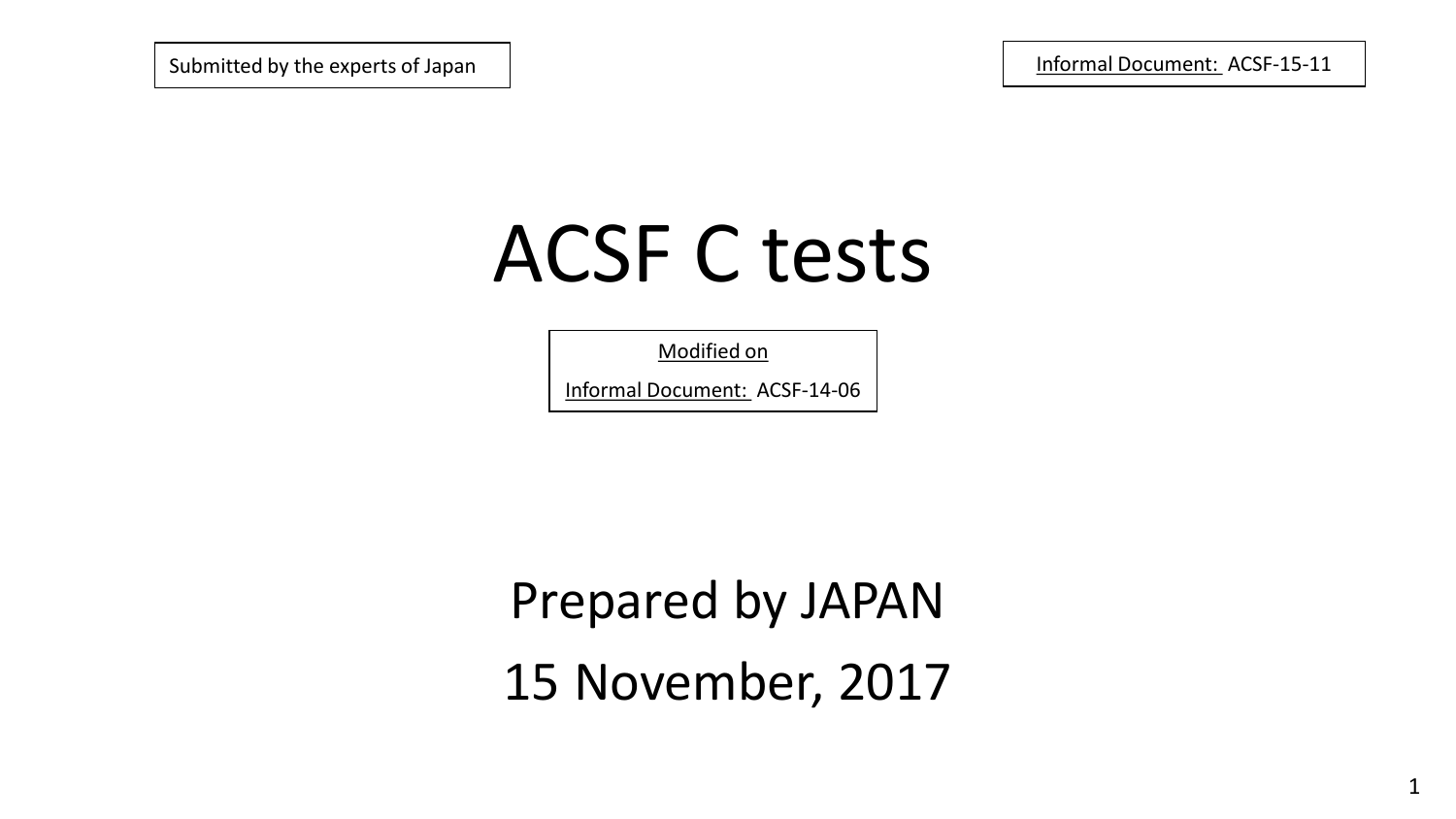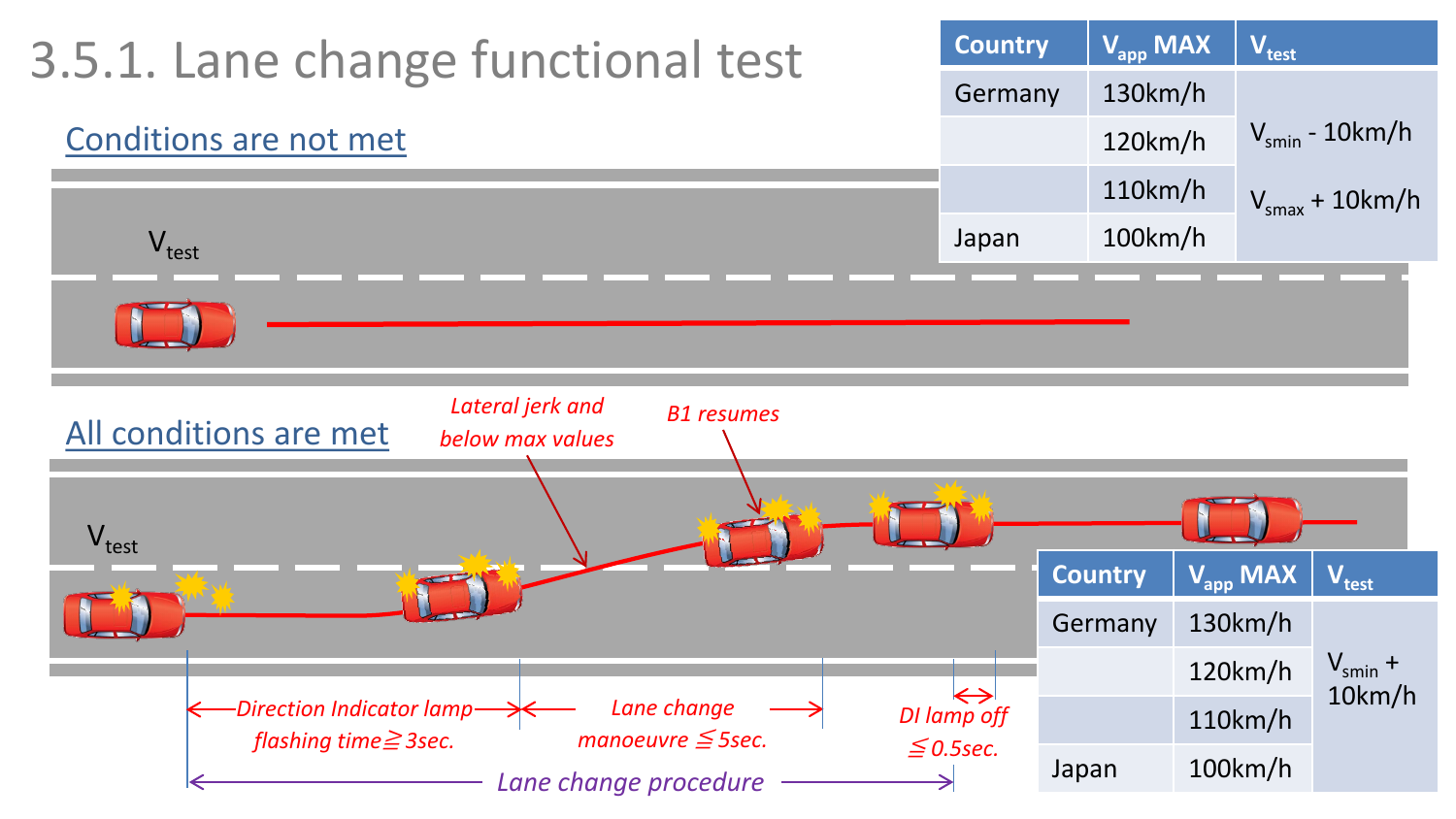

*1. The lane change procedure does not start.*

#### *or*

*2. The lane change procedure is canceled no later than 5 seconds after the deliberate action of the driver, if the lane change procedure has started and the manoeuver is delayed. The driver is informed that the manoeuver is delayed.*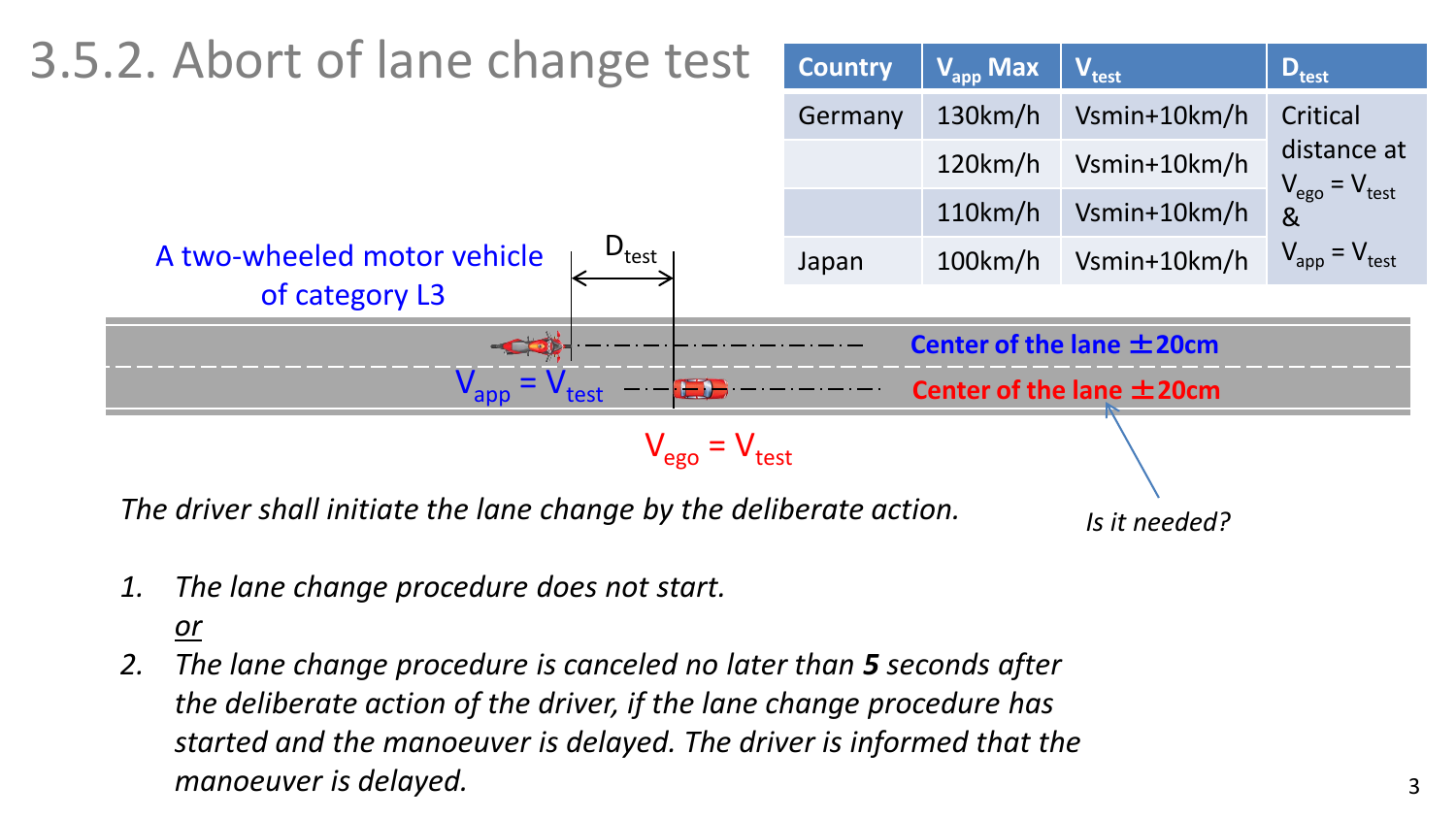# 3.5.3. Overriding force test

# Applicable Paragraph

5.6.5.3



*firmly maintain the steering in the straight direction*

### *Procedure*

- *1. Initiate lane change*
- *2. Before the start of the lane change manoeuvre, the driver shall firmly maintain the steering in the straight direction.*
- *3. Measure the steering effort*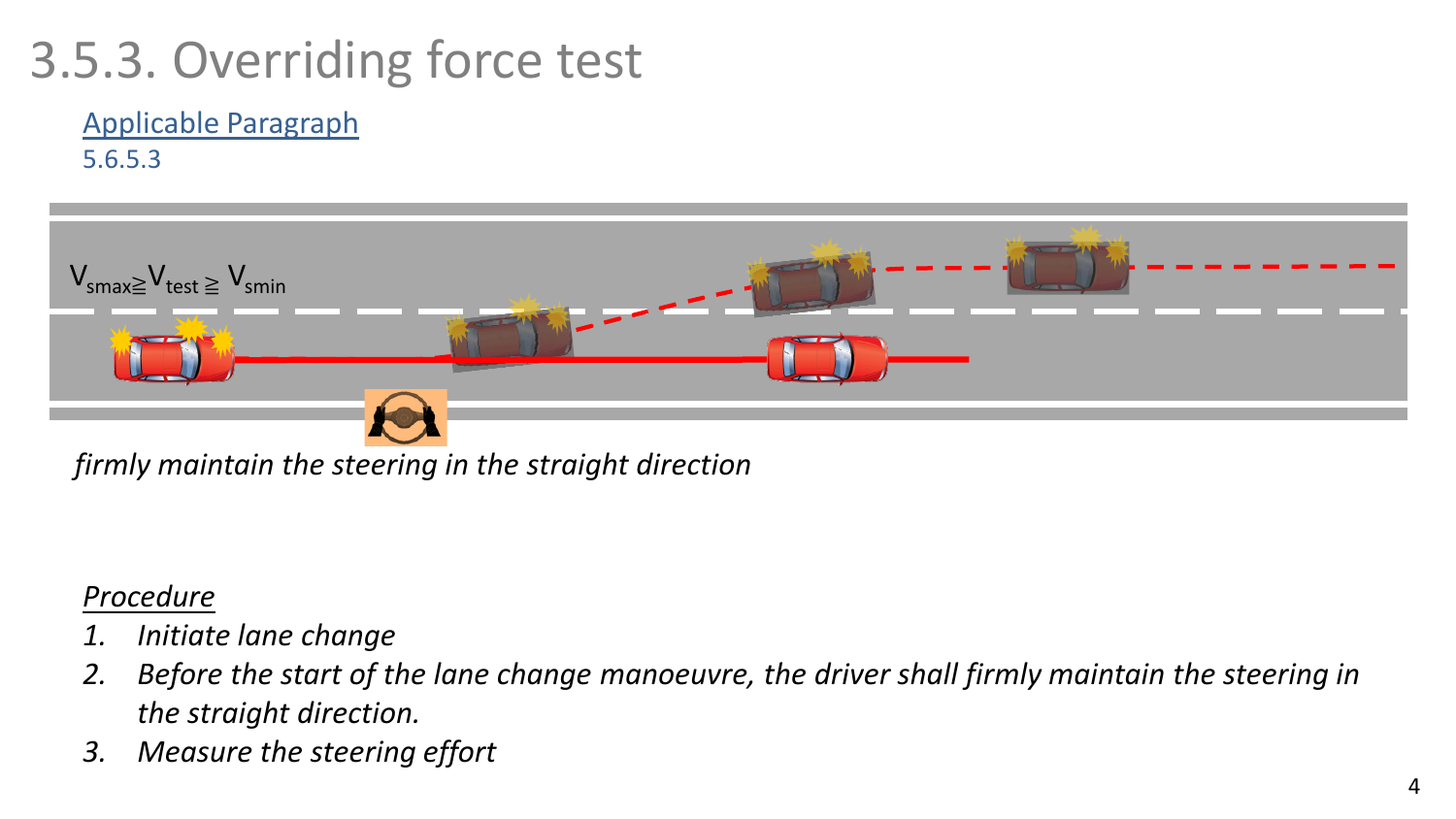# 3.5.4. Deactivation test



- *Procedure*
- *1. Initiate lane change*
- *2. Before the start of the lane change manoeuvre, the driver shall deactivate the direction indicator.*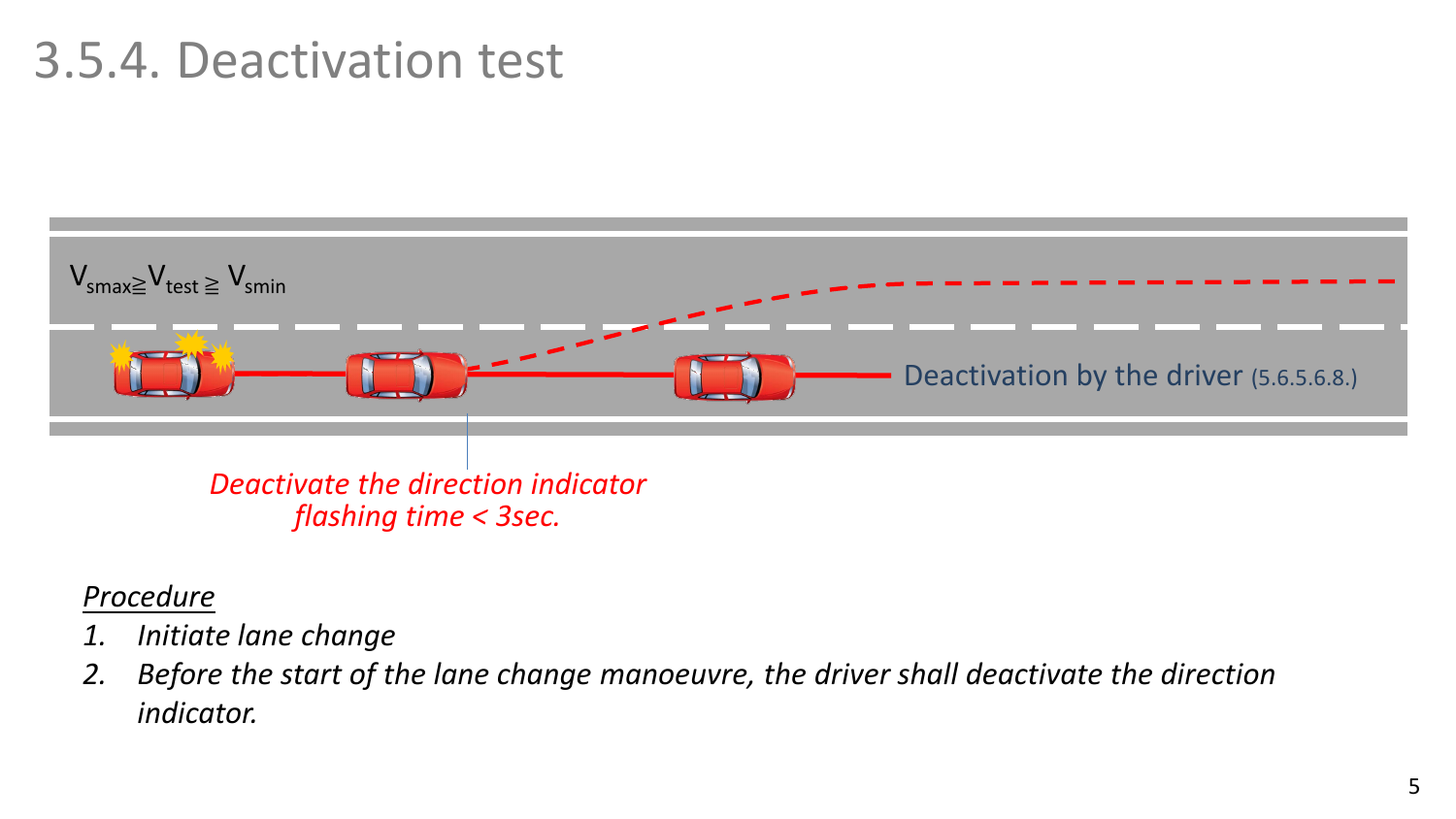## 3.5.5. Sensor performance test ≦55m ≦6m Rear sensor **ECU<sub>s</sub> CAN** CAN monitor Capture Trigger Vehicle system under test  $V_{\text{apo}} = V_{\text{test}} + 10, 130 \text{ km/h}$   $V_{\text{test}}$  $= V_{smin} + 10km/h$ A two-wheeled motor vehicle of category L3

### *Measurement*

*Capture the sensor data, distance and speed, at the timing the rear vehicle is detected Confirm the actual distance to the rear by using GPS data of both vehicles Confirm the actual speed of the rear vehicle Connection of CAN monitor system should be allowed.*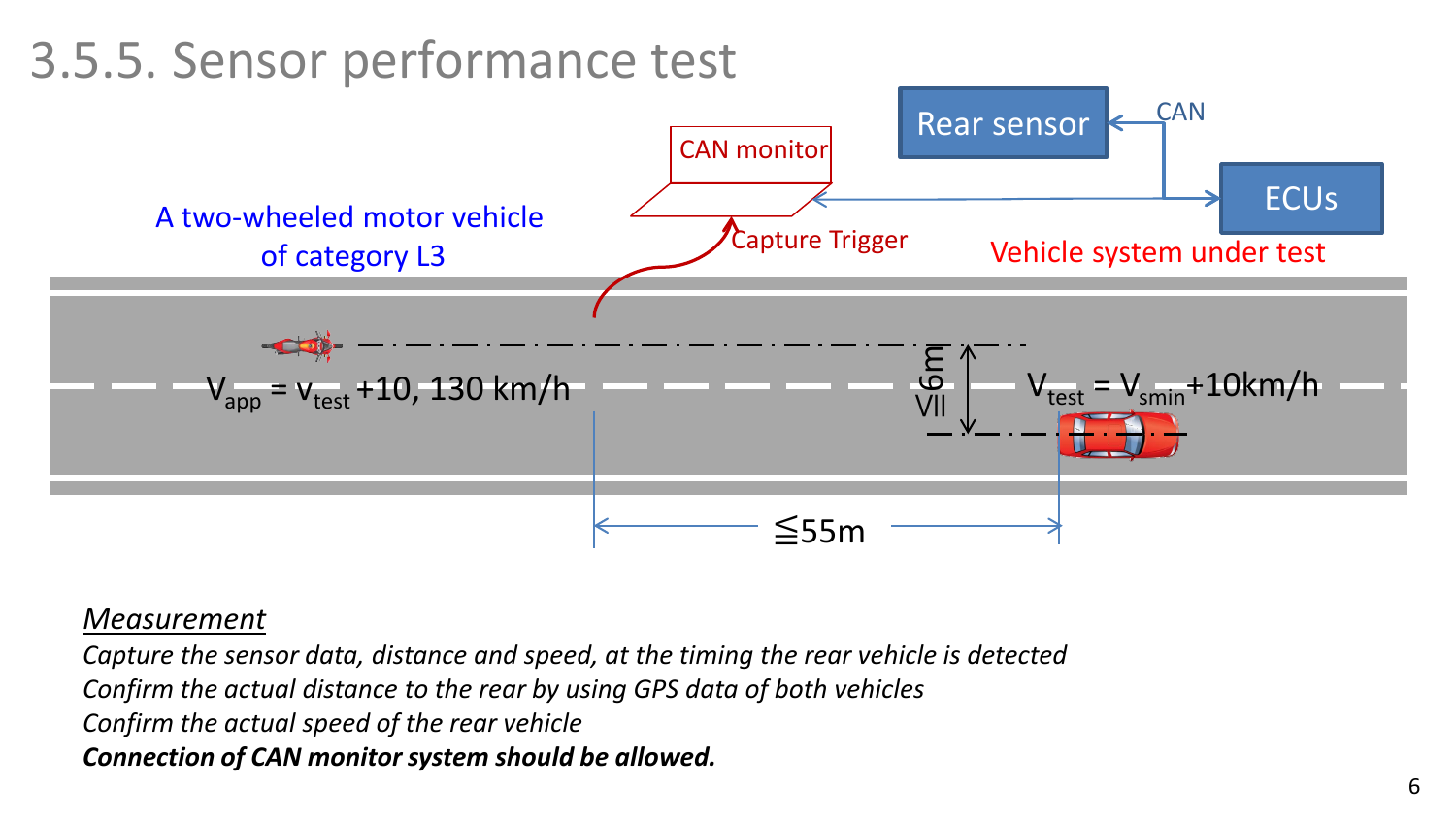# 3.5.6. Sensor blindness test

### Extra-test proposed by industry

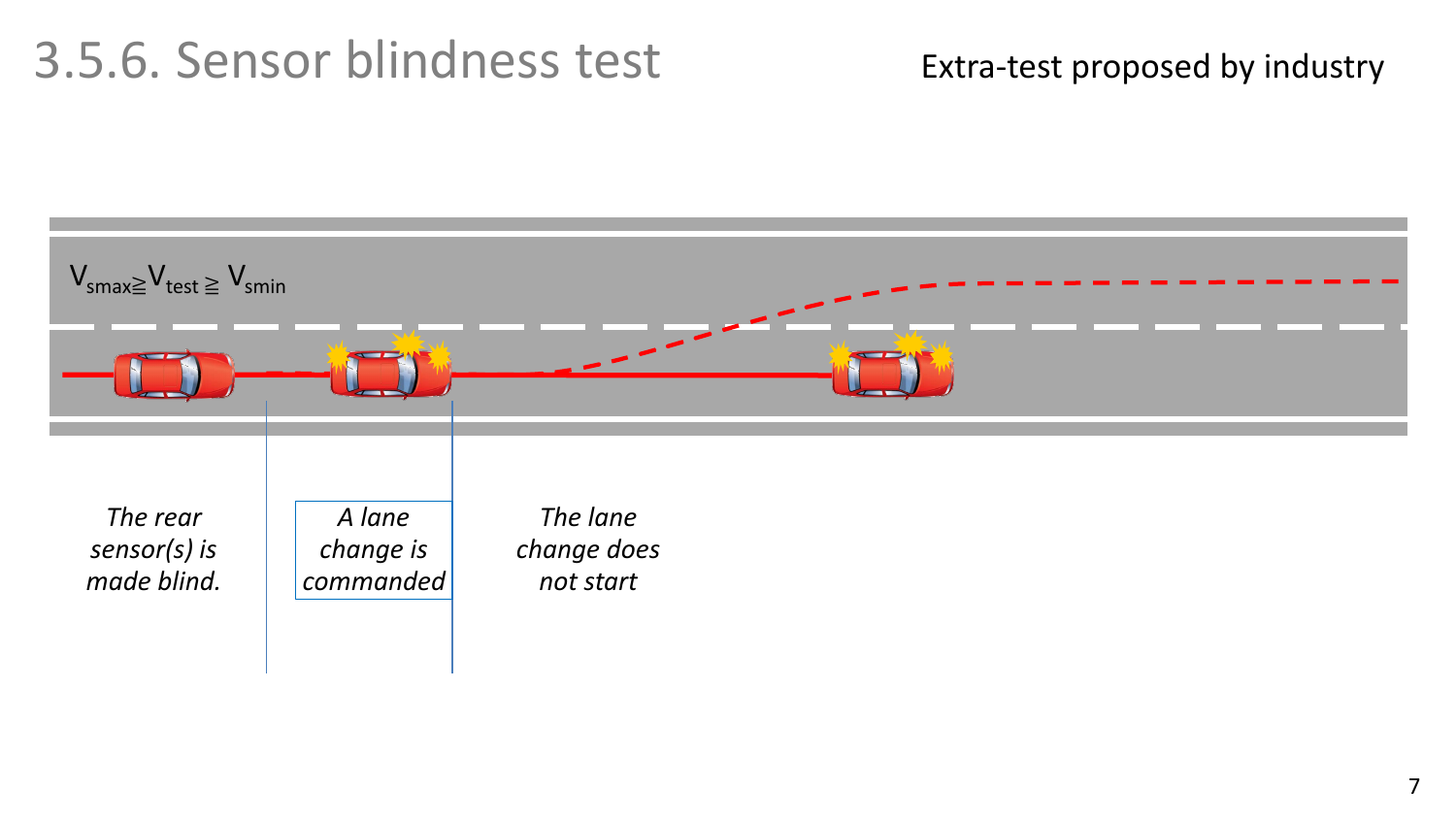# 3.5.7.3. Engine start/run cycle test (Phase 1)



#### *Procedure*

- *1. A new engine start/run cycle*
- *2. Check ACSF C is default off.*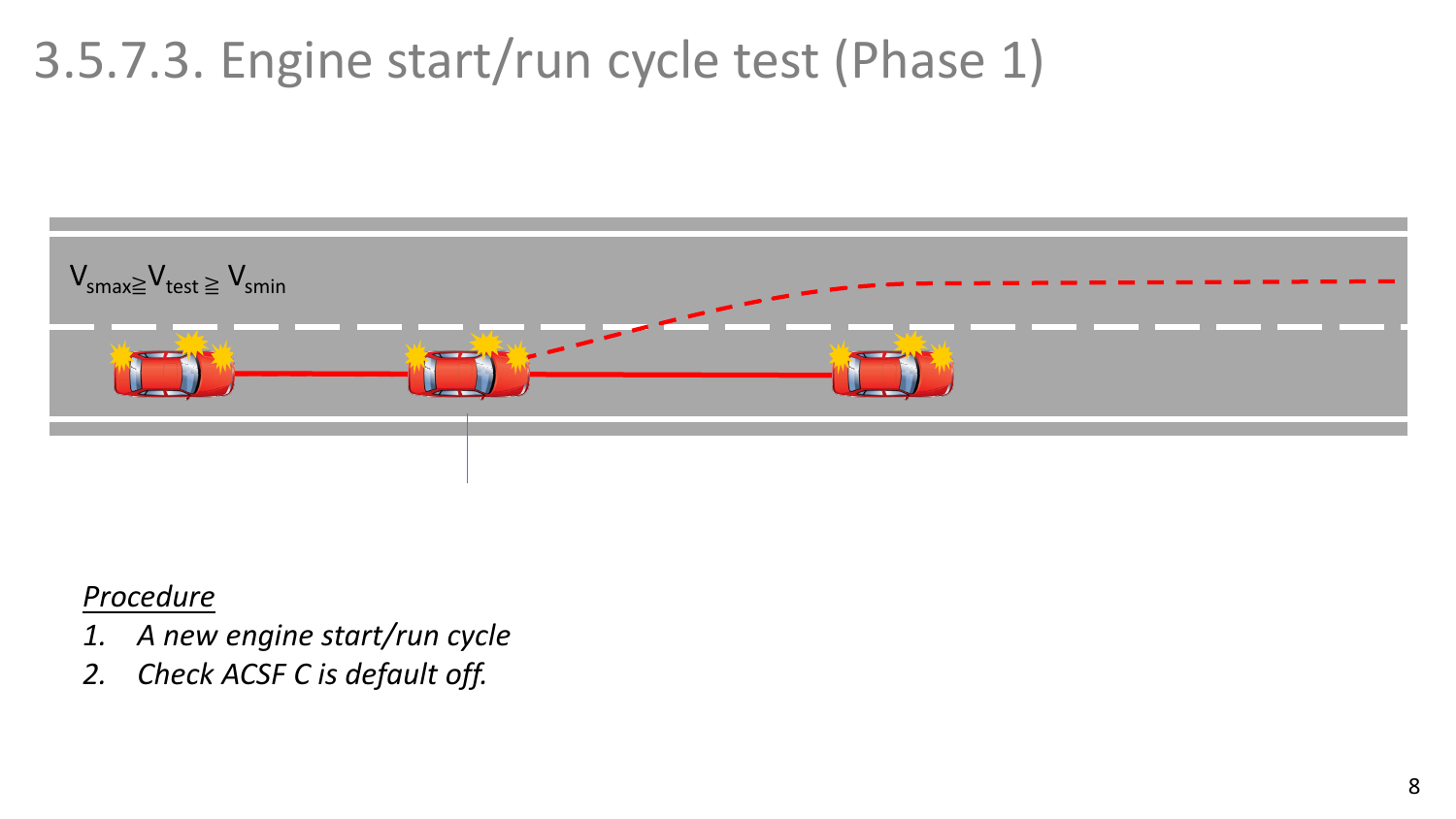# 3.5.7.3. Engine start/run cycle test (Phase 2)



#### *Procedure*

- *1. Perform phase 1*
- *2. The driver switches on ACSF C*
- *3. The driver commands a lane change right after ACSF C switched on*  $\rightarrow$  No lane change